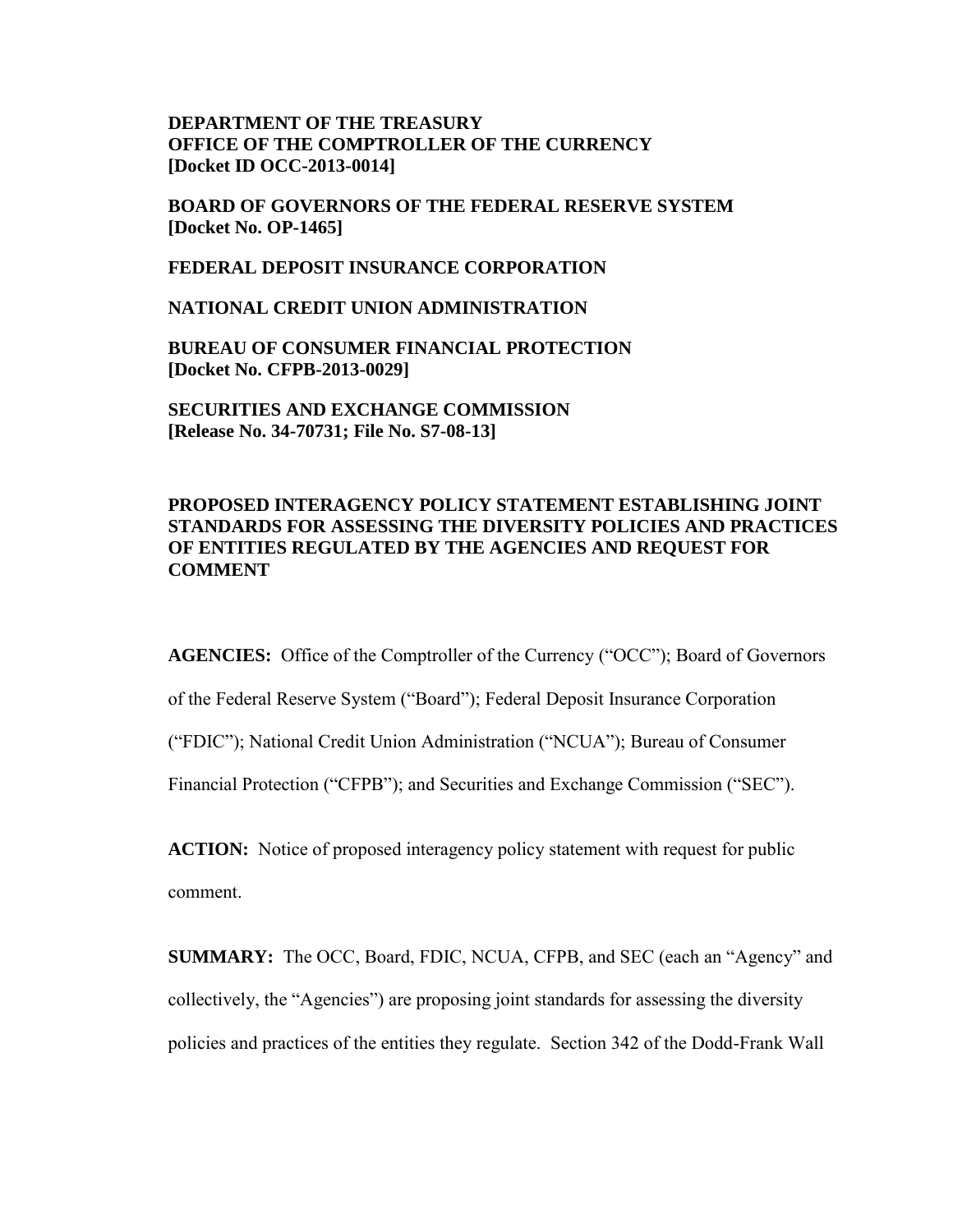Street Reform and Consumer Protection Act of 2010 ("Dodd-Frank Act")<sup>1</sup> directed the establishment of an Office of Minority and Women Inclusion ("OMWI Office") in each Agency. Each OMWI Office is headed by a Director and is responsible for all Agency matters relating to diversity in management, employment, and business activities. Section 342(b)(2)(C) directs each Agency's OMWI Director to develop standards for assessing the diversity policies and practices of entities regulated by that Agency. This proposed interagency policy statement ("Statement") identifies these proposed standards and requests comment on all aspects of this Statement.

**DATES:** Comments must be received on or before December 24, 2013.

**ADDRESSES:** Interested parties are encouraged to submit written comments to any of the Agencies listed below. To avoid duplication, the Agencies request that commenters not submit the same comment to more than one Agency. The Agencies will share comments with each other, as appropriate.

**OCC:** Because paper mail in the Washington, DC area and at the OCC is subject to delay, commenters are encouraged to submit comments by e-mail, if possible. Please use the title "Proposed Interagency Policy Statement Establishing Joint Standards For Assessing the Diversity Policies and Practices of Entities Regulated by the Agencies and Request for Comment" to facilitate the organization and distribution of the comments. You may submit comments by any of the following methods:

 1 Pub. L. 111-203, 124 Stat. 1376, 1541 (July 11, 2010), codified as 12 U.S.C. 5452.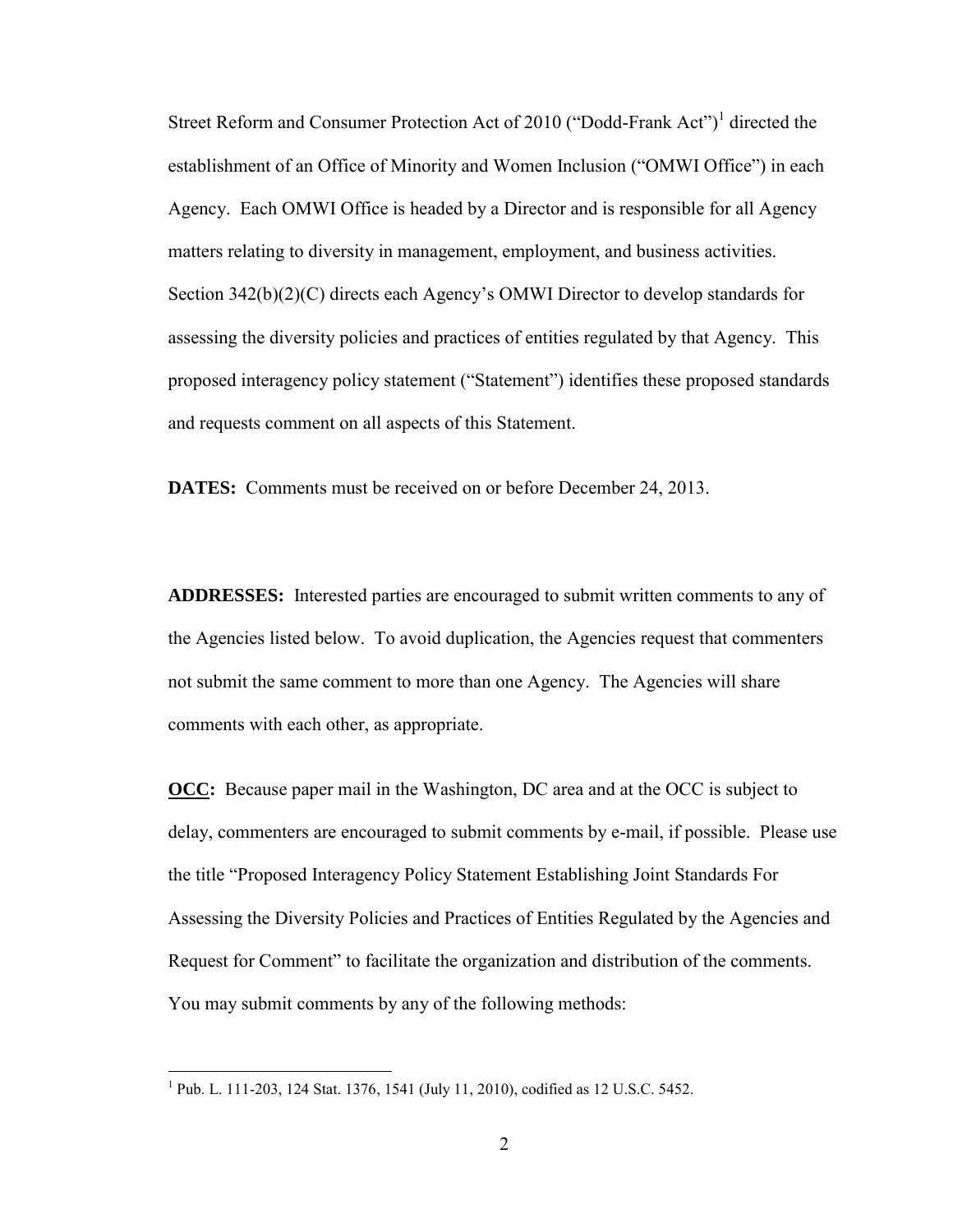- E-mail: <u>regs.comments@occ.treas.gov</u>.
- Mail: Legislative and Regulatory Activities Division, Office of the Comptroller of the Currency, Mail Stop 9W-11, 400  $7<sup>th</sup>$  Street, SW., Washington, DC 20219.
- Fax: (571) 465-4326.
- Hand Delivery/Courier: 400 7<sup>th</sup> Street, SW., Washington, DC 20219

Instructions: You must include "OCC" as the agency name and "Docket ID OCC-2013- 0014" in your comment.In general, the OCC will enter all comments received into the docket and publish them on the Regulations.gov Web site without change, including any business or personal information that you provide such as name and address information, e-mail addresses, or phone numbers. Comments received, including attachments and other supporting materials, are part of the public record and subject to public disclosure. Do not enclose any information in your comment or supporting materials that you consider confidential or inappropriate for public disclosure.

You may review comments that pertain to this notice by:

Viewing Comments Personally: You may personally inspect and photocopy comments at the OCC, 400  $7<sup>th</sup>$  Street, SW., Washington, DC. For security reasons, the OCC requires that visitors make an appointment to inspect comments. You may do so by calling (202) 649-6700. Upon arrival, visitors will be required to present valid government-issued photo identification and to submit to security screening in order to inspect and photocopy comments.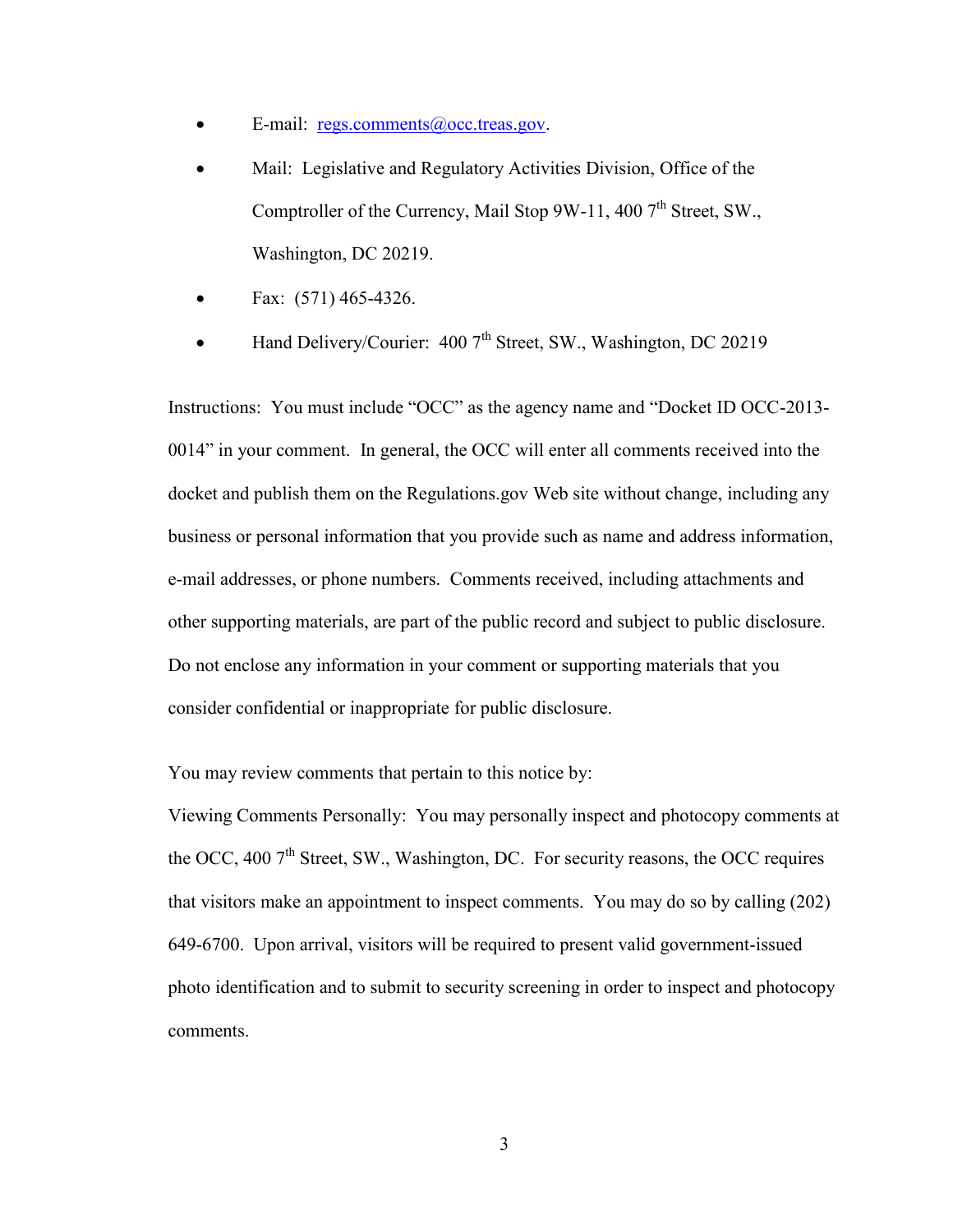**Board**: You may submit written comments, identified by Docket No. OP-1465, by any of the following methods:

- Agency Web Site:[http://www.federalreserve.gov.](http://www.federalreserve.gov/) Follow the instructions for submitting comments at [http://www.federalreserve.gov/apps/foia/proposedregs.aspx.](http://www.federalreserve.gov/apps/foia/proposedregs.aspx)
- Federal eRulemaking Portal: [http://www.regulations.gov.](http://www.regulations.gov/) Follow the instructions for submitting comments.
- Email: [regs.comments@federalreserve.gov.](mailto:regs.comments@federalreserve.gov) Include the docket number in the subject line of the message.
- Fax: (202) 452-3819 or 202-452-3102.
- Mail: Address to Robert deV. Frierson, Secretary, Board of Governors of the Federal Reserve System, 20<sup>th</sup> Street and Constitution Avenue, NW., Washington, DC 20551.

Please send comments by one method only.

All public comments will be made available on the Board's Web site at <http://www.federalreserve.gov/apps/foia/proposedregs.aspx> as submitted, unless modified for technical reasons. Accordingly, comments will not be edited to remove any identifying or contact information. Public comments may also be viewed electronically or in paper in Room MP-500 of the Board's Martin Building  $(20<sup>th</sup>$  and C Streets, NW.) between 9:00 a.m. and 5:00 p.m. on weekdays.

**FDIC**: You may submit comments by any of the following methods: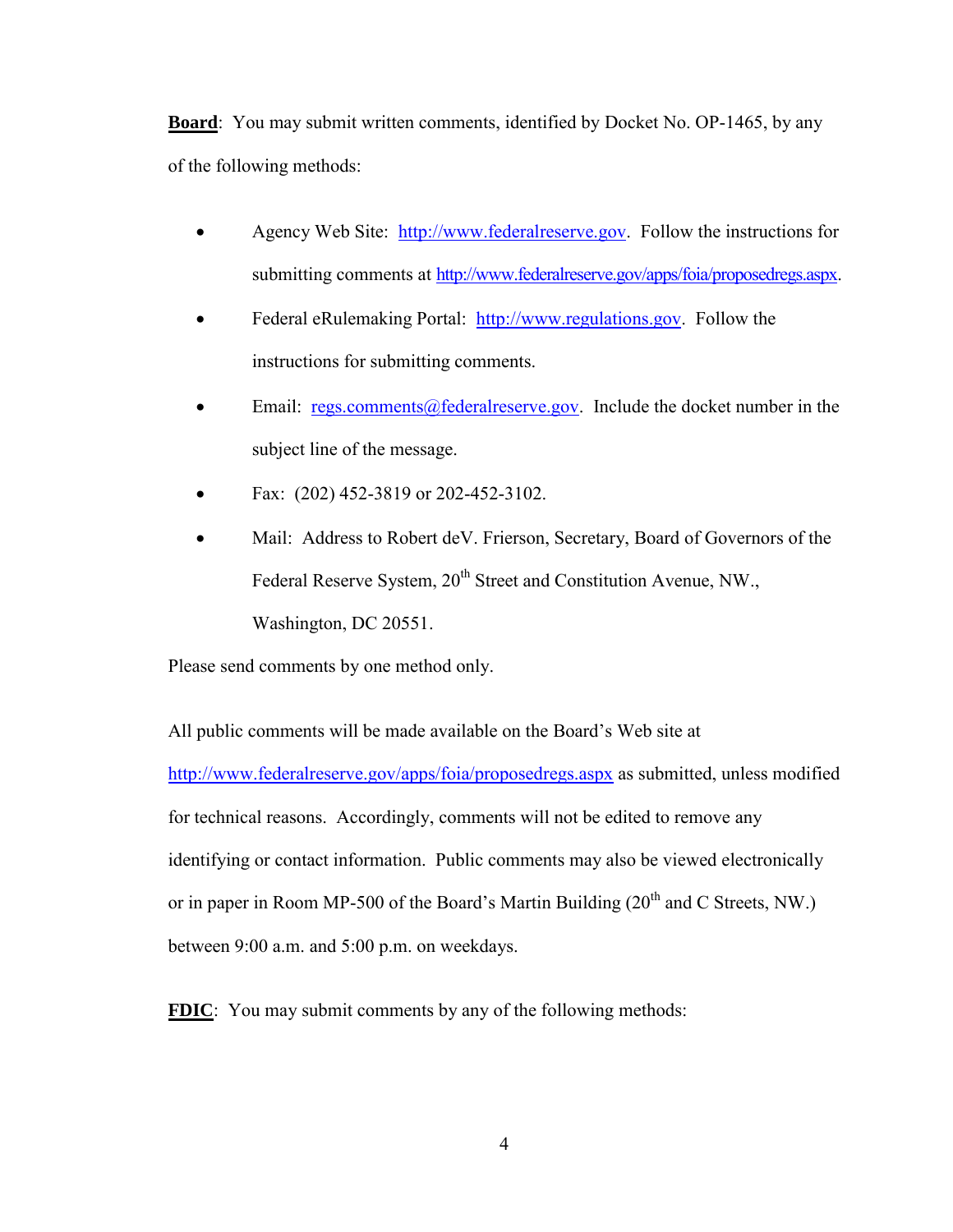- FDIC Web Site: [http://www.fdic.gov/regulations/laws/federal/purpose.html.](http://www.fdic.gov/regulations/laws/federal/purpose.html) Follow instructions for submitting comments on the agency Web site.
- FDIC Email: [Comments@fdic.gov.](mailto:Comments@fdic.gov) Include "Comments" on the subject line of the message.
- FDIC Mail: Robert E. Feldman, Executive Secretary, Attention: Comments, Federal Deposit Insurance Corporation, 550  $17<sup>th</sup>$  Street, NW., Washington, DC 20429.
- Hand Delivery to FDIC: Comments may be hand-delivered to the guard station at the rear of the building at 550  $17<sup>th</sup>$  Street (located on F Street), Washington, DC, on business days between 7:00 a.m. and 5:00 p.m.

Please note: All comments received will be posted generally without change to [http://www.fdic.gov/regulations/laws/federal/propose.html,](http://www.fdic.gov/regulations/laws/federal/propose.html) including any personal information provided.

Please include your name, affiliation, address, email address and telephone number(s) in your comment. Where appropriate, comments should include a short Executive Summary (no more than five single-spaced pages). All statements received, including attachments and other supporting materials, are part of the public record and subject to public disclosure. You should submit only information that you wish to make available publicly.

**NCUA:** You may submit comments by any one of the following methods (please send comments by one method only):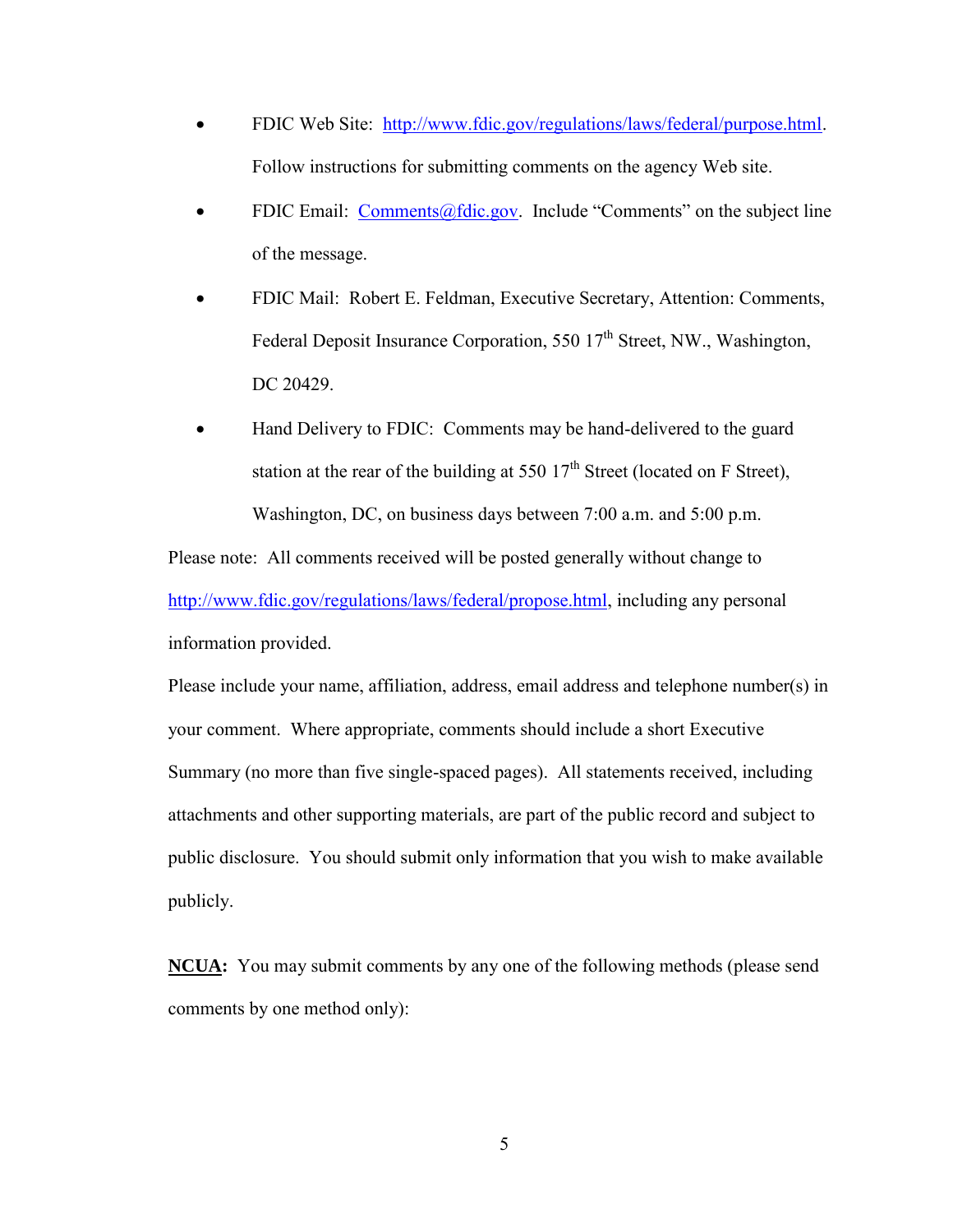- Federal rulemaking Portal: [http://www.regulations.gov.](http://www.regulations.gov/) Follow the instructions for submitting comments.
- NCUA Web site: <http://www.ncua.gov/Legal/Regs/Pages/PropRegs.aspx.> Follow the instructions for submitting comments.
- E-mail: Address to [regcomments@ncua.gov.](mailto:regcomments@ncua.gov) Include "[Your name]  $-$ Comments on Proposed Interagency Policy Statement Establishing Joint Standards For Assessing the Diversity Policies and Practices of Regulated Entities" in the e-mail subject line.
- Fax: (703) 518-6319. Use the subject line described above for e-mail.
- Mail: Address to Gerard Poliquin, Secretary of the Board, National Credit Union Administration, 1775 Duke Street, Alexandria, Virginia 22314-3428.
- Hand Delivery/Courier: Same as mail address.

Public Inspection: You can view all public comments on NCUA's Web site at

<http://www.ncua.gov/Legal/Regs/Pages/PropRegs.aspx> as submitted, except for those we cannot post for technical reasons. NCUA will not edit or remove any identifying or contact information from the public comments submitted. You may inspect paper copies of comments in NCUA's law library at 1775 Duke Street, Alexandria, Virginia 22314, by appointment weekdays between 9:00 a.m. and 3:00 p.m. To make an appointment, call (703) 518–6546 or send an e-mail to  $OGCMail@ncua.gov$ .

**CFPB:**You may submit comments, identified by Docket No. CFPB-2013-0029, by any of the following methods:

• Federal eRulemaking Portal: http://www.regulations.gov. Follow the instructions for submitting comments.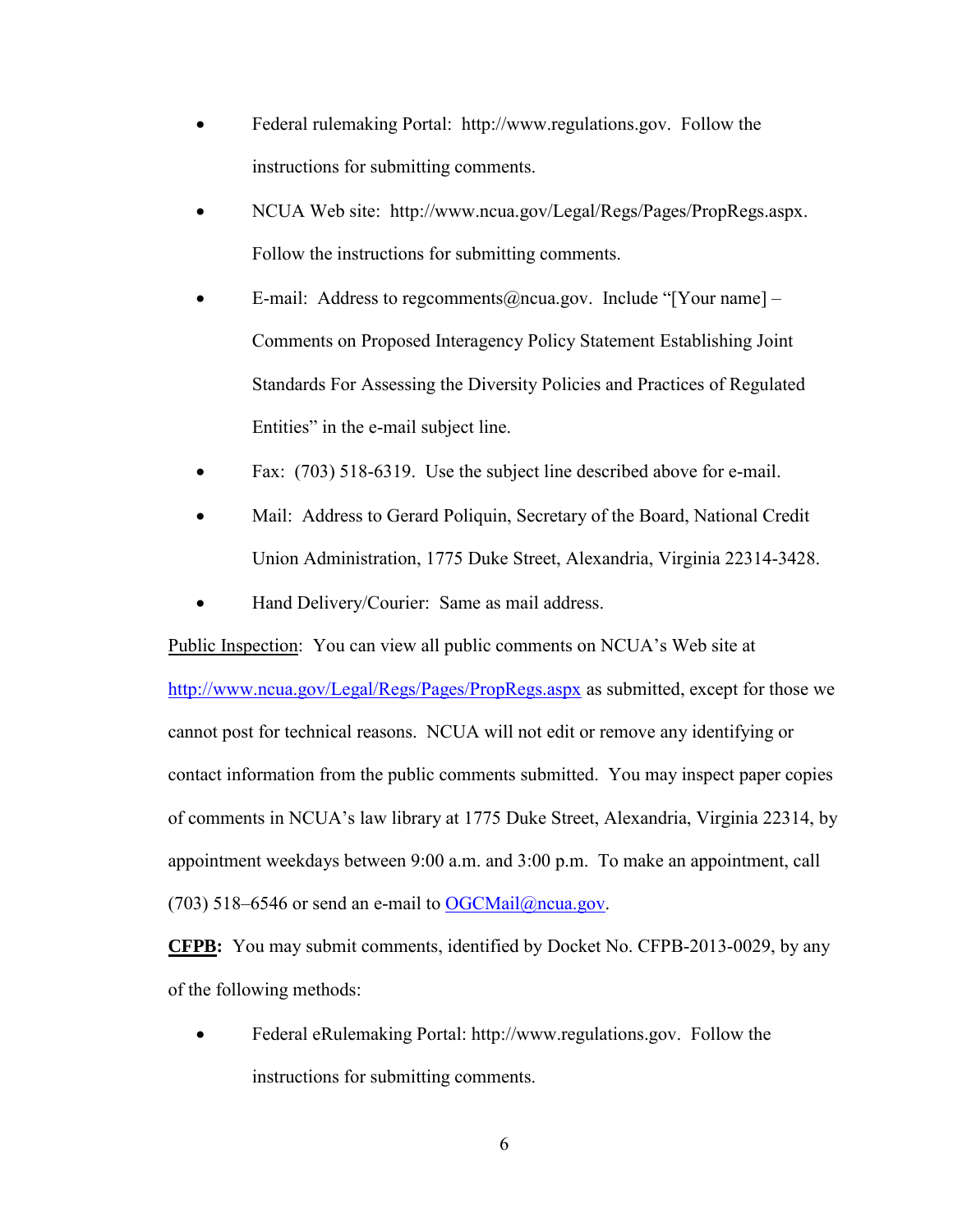Mail/Hand Delivery/Courier: Monica Jackson, Office of the Executive Secretary, Bureau of Consumer Financial Protection, 1700 G Street, NW., Washington, DC 20552.

Instructions: All submissions must include the Agency name and docket number. In general, all comments received will be posted without change to

[http://www.regulations.gov.](http://www.regulations.gov/) In addition, comments will be available for public inspection and copying at 1700 G Street, NW., Washington, DC 20552, on official business days between the hours of 10:00 a.m. and 5:00 p.m. Eastern Time. You can make an appointment to inspect the documents by telephoning (202) 435-7275. All comments, including attachments and other supporting materials, will become part of

the public record and subject to public disclosure. Sensitive personal information, such as account numbers or social security numbers, should not be included. Comments will not be edited to remove any identifying or contact information.

**SEC:** Comments may be submitted by any of the following methods:

# Electronic Comments:

- Use the Commission's Internet comment form [\(http://www.sec.gov\)](http://www.sec.gov/);
- Send an e-mail to rule-comments@sec.gov. Please include File Number S7-08-13 on the subject line; or
- Use the Federal eRulemaking Portal [\(http://www.regulations.gov\)](http://www.regulations.gov/). Follow instructions for submitting comments.

### Paper Comments: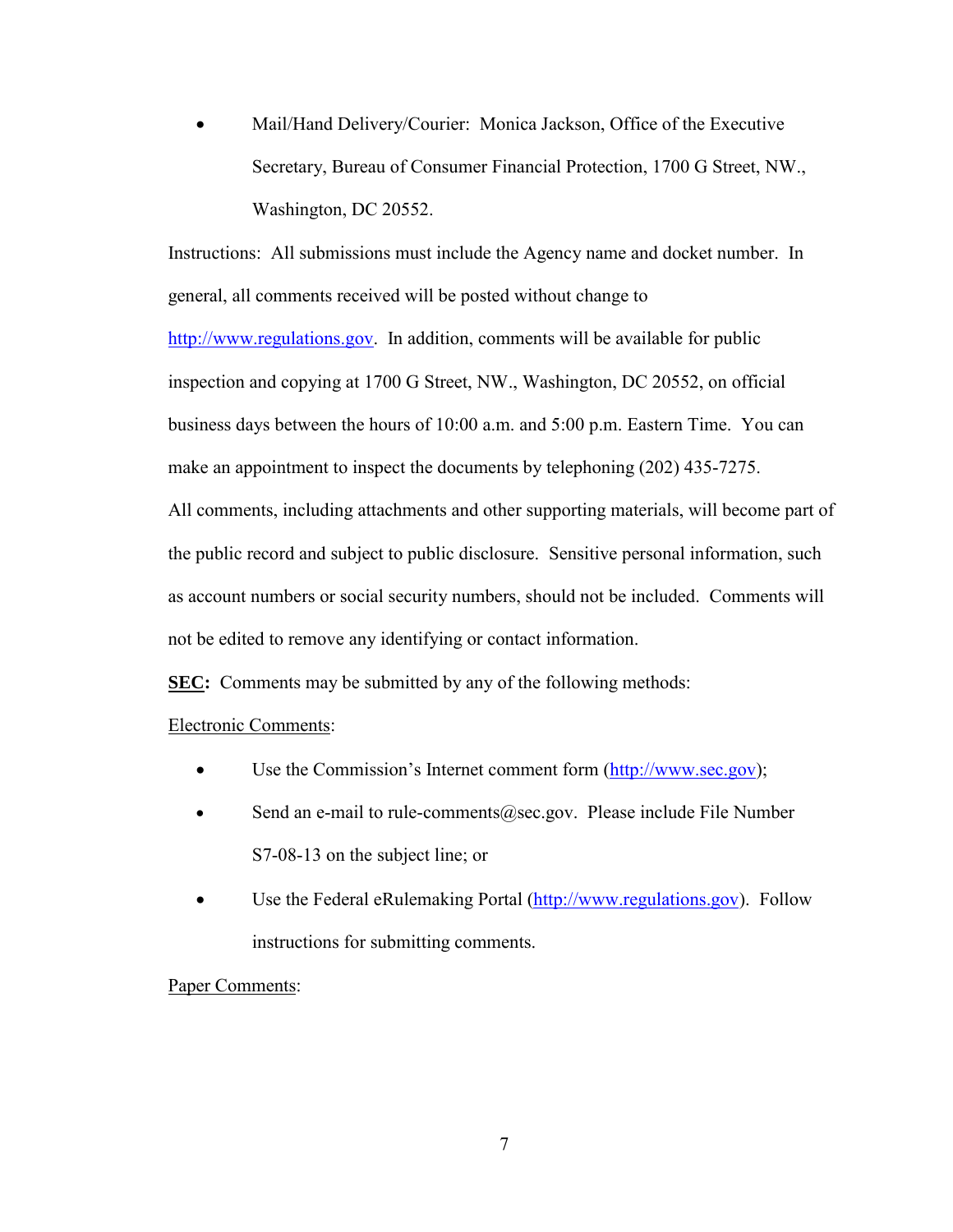- Send paper comments in triplicate to Elizabeth M. Murphy, Secretary, Securities and Exchange Commission, 100 F Street, NE., Washington, DC 20549-1090.
- All submissions should refer to File Number S7-08-13. This file number should be included on the subject line if e-mail is used. To help us process and review your comments more efficiently, please use only one method. The Commission will post all comments on the Commission's Internet Web site [\(http://www.sec.gov\)](http://www.sec.gov/). Comments also are available for Web site viewing and printing in the Commission's Public Reference Room, 100 F Street, NE., Washington, DC 20549 on official business days between the hours of 10:00 a.m. and 3:00 p.m. All comments received will be posted without change; we do not edit personal identifying information from submissions. You should submit only information that you wish to make available publicly.

### **FOR FURTHER INFORMATION CONTACT**:

**OCC**: Joyce Cofield, Executive Director, Office of Minority and Women Inclusion, at (202) 649-6460 or Karen McSweeney, Senior Attorney, Law Department, at (202) 649- 6295, Office of the Comptroller of the Currency, 400  $7<sup>th</sup>$  Street, SW., Washington, DC 20219.

**BOARD**: Sheila Clark, Director, Office of Diversity and Inclusion, at (202) 452-2883; or Katherine Wheatley, Associate General Counsel, Legal Division, at (202) 452-3779.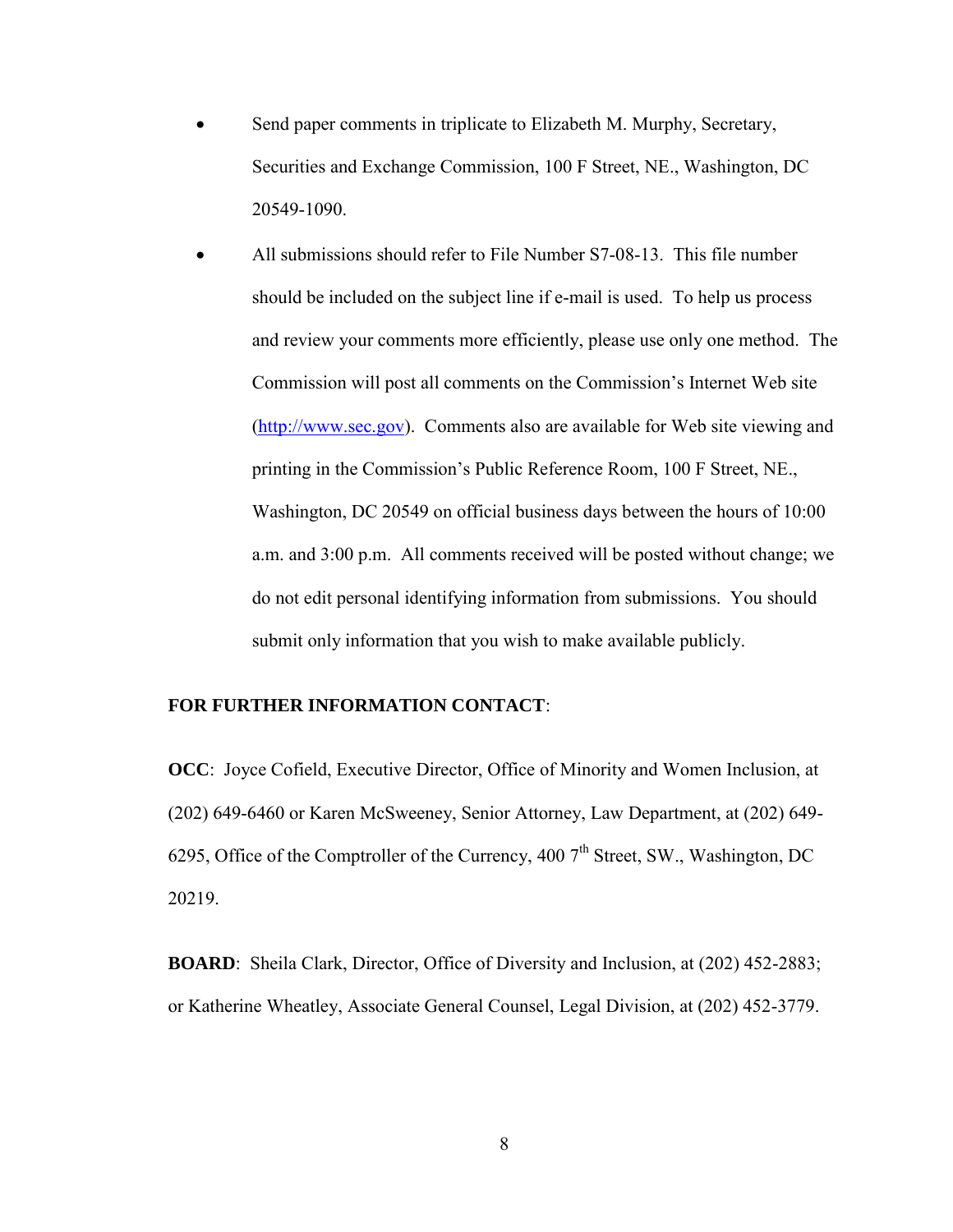**FDIC**: Melodee Brooks, Senior Deputy Director, Office of Minority and Women Inclusion, (703) 562-6090; Henry R.F. Griffin, Assistant General Counsel, (703) 562- 6404; or Michelle M. Borzillo, Senior Counsel, (703) 562-6083; or Robert Lee, Counsel, (703) 562-2020, Legal Division, Federal Deposit Insurance Corporation, 550  $17<sup>th</sup>$  Street, NW., Washington, DC 20429-0002.

**NCUA**: Tawana James, Director, Office of Minority and Women Inclusion, at (703) 518-1650, or Cynthia Vaughn, Diversity Outreach Program Analyst, Office of Minority and Women Inclusion, at (703) 518-1653, or Steven W. Widerman, Senior Staff Attorney, Office of General Counsel, at (703) 518-6540.

**CFPB**: Stuart Ishimaru, Director, Office of Minority and Women Inclusion, at (202) 435-9012, or To-Quyen Truong, Deputy General Counsel, Legal Division at (202) 435- 7434, Bureau of Consumer Financial Protection, 1700 G Street, NW., Washington, DC 20552.

**SEC**: Pamela A. Gibbs, Director, Office of Minority and Women Inclusion, (202) 551- 6046, or Tracey L. McNeil, Counsel, Office of Minority and Women Inclusion, (202) 551-3392, Securities and Exchange Commission, 100 F Street, NE., Washington, DC 20549.

#### **SUPPLEMENTARY INFORMATION:**

### **I. Background**

Each Office of Minority and Women Inclusion (OMWI) is headed by a Director who is responsible for Agency matters relating to diversity in management, employment,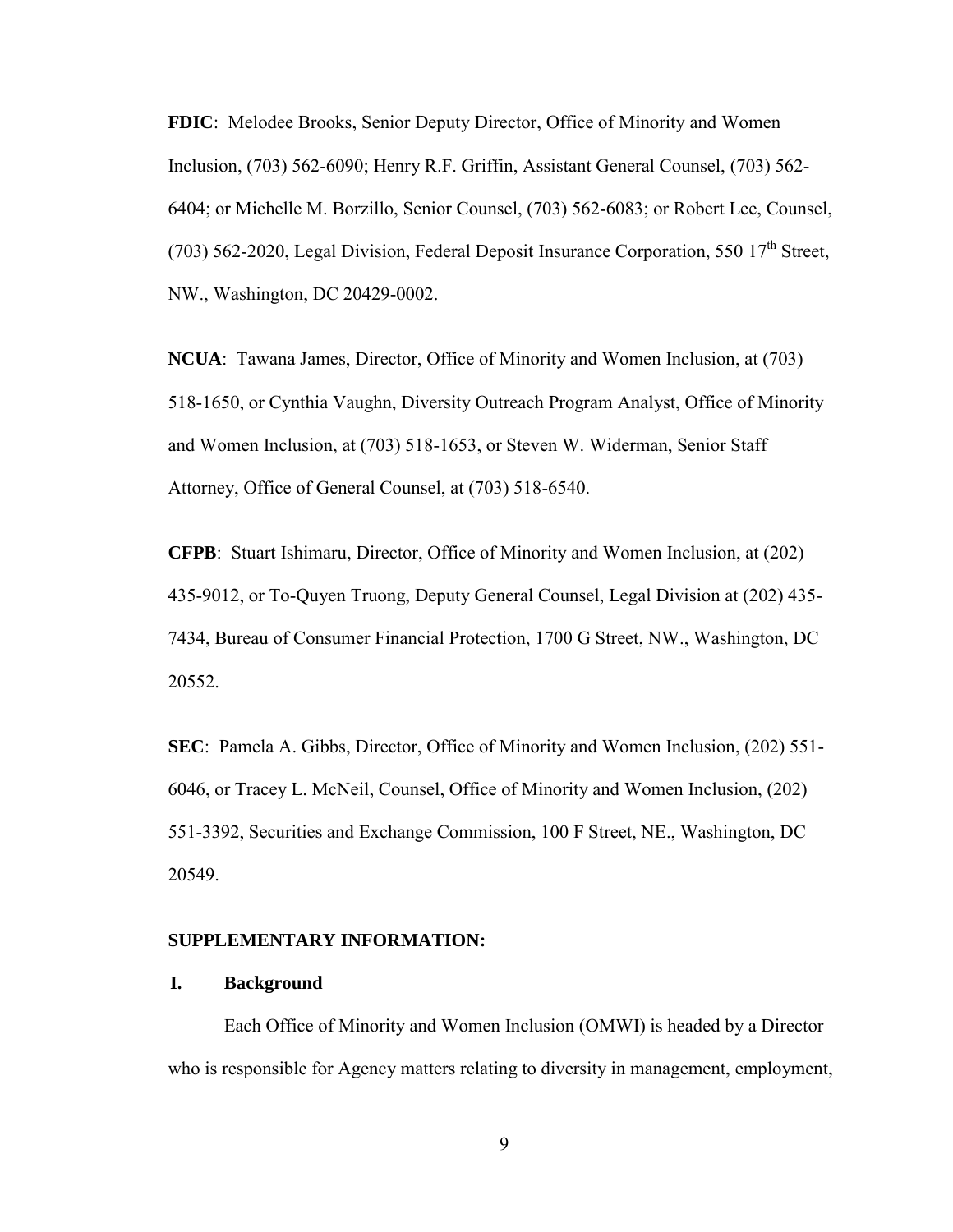and business activities. Section 342(b)(2)(C) requires each Agency's OMWI Director to develop standards for "assessing the diversity policies and practices of entities regulated by the agency." Such standards take into account section  $342(b)(4)$ , which states that nothing in section  $342(b)(2)(C)$  "may be construed to mandate any requirement on or otherwise affect the lending policies and practices of any regulated entity, or to require any specific action based on the findings of the assessment."

The Agencies believe that a goal of section 342 is to promote transparency and awareness of diversity policies and practices within the entities regulated by the Agencies. The establishment of standards will provide guidance to the regulated entities and the public for assessing the diversity policies and practices of regulated entities. In addition, by facilitating greater awareness and transparency of the diversity policies and practices of regulated entities, the standards will provide the public a greater ability to assess diversity policies and practices of regulated entities. The Agencies recognize that greater diversity and inclusion promotes stronger, more effective, and more innovative businesses, as well as opportunities to serve a wider range of customers.

The Agencies believe that the term "assessment" encompasses many different types of assessments including self-assessment and provides an opportunity for the Agencies and the public to understand the diversity policies and practices of regulated entities. The assessment envisioned by the Agencies is not one of a traditional examination or other supervisory assessment. Thus, the Agencies will not use the examination or supervision process in connection with these proposed standards.

The Agencies are cognizant that regulated entities (a) with 100 or more employees; or (b) who are federal contractors with 50 or more employees and are prime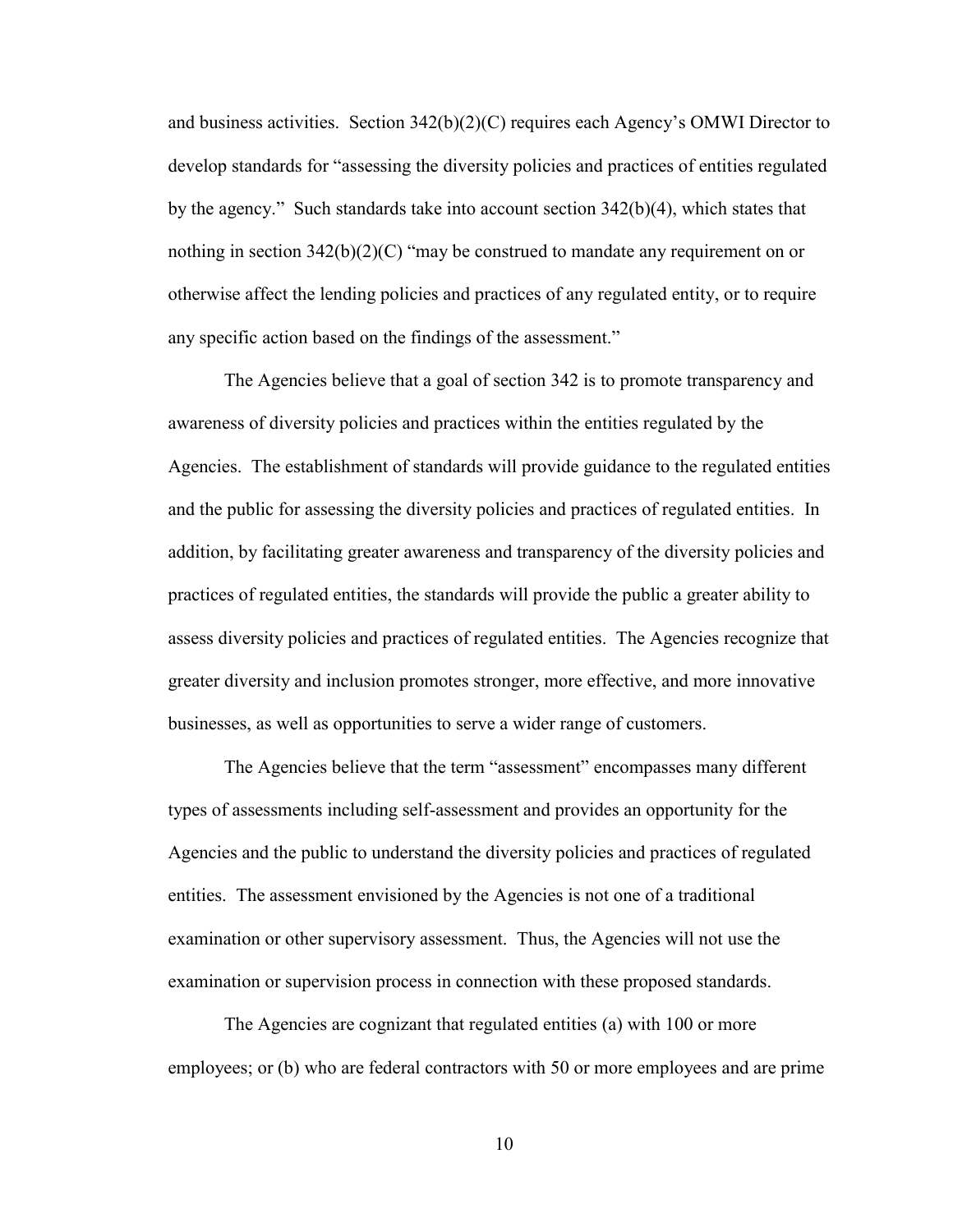contractors or first-tier subcontractors, with contracts of \$50,000 or more are required to file an Employer Information Report EEO-1 ("EEO-1 Report") with the Equal Employment Opportunity Commission. These reports contain data on the employment diversity at these regulated entities, and should assist the regulated entities in assessing their diversity policies and practices. We encourage regulated entities that are not required to file EEO-1 Reports to monitor and assess their diversity policies and practices and to use the proposed standards as a guide.

The OMWI Directors have worked together to develop a set of proposed standards for assessing the diversity policies and practices of entities regulated by the Agencies. In developing these standards, the Agencies took into account individual entities' circumstances (for example, asset size of the entity, number of employees, governance structure, income, number of members and/or customers, contract volume, geographic location, and community characteristics). We seek comments specifically on how we might better take into account individual entities' circumstances, especially for small regulated entities.

### **II. The Development of Proposed Joint Standards**

During 2012, to encourage input and to learn more about diversity policies and practices, the OMWI Directors and staff held a series of roundtable discussions and teleconferences across the country with representatives of depository institutions, holding companies, credit unions, and industry trade groups. These outreach efforts served as an opportunity for regulated entities to provide input on assessment standards and for the Agencies to learn about the challenges and successes of current diversity programs and policies.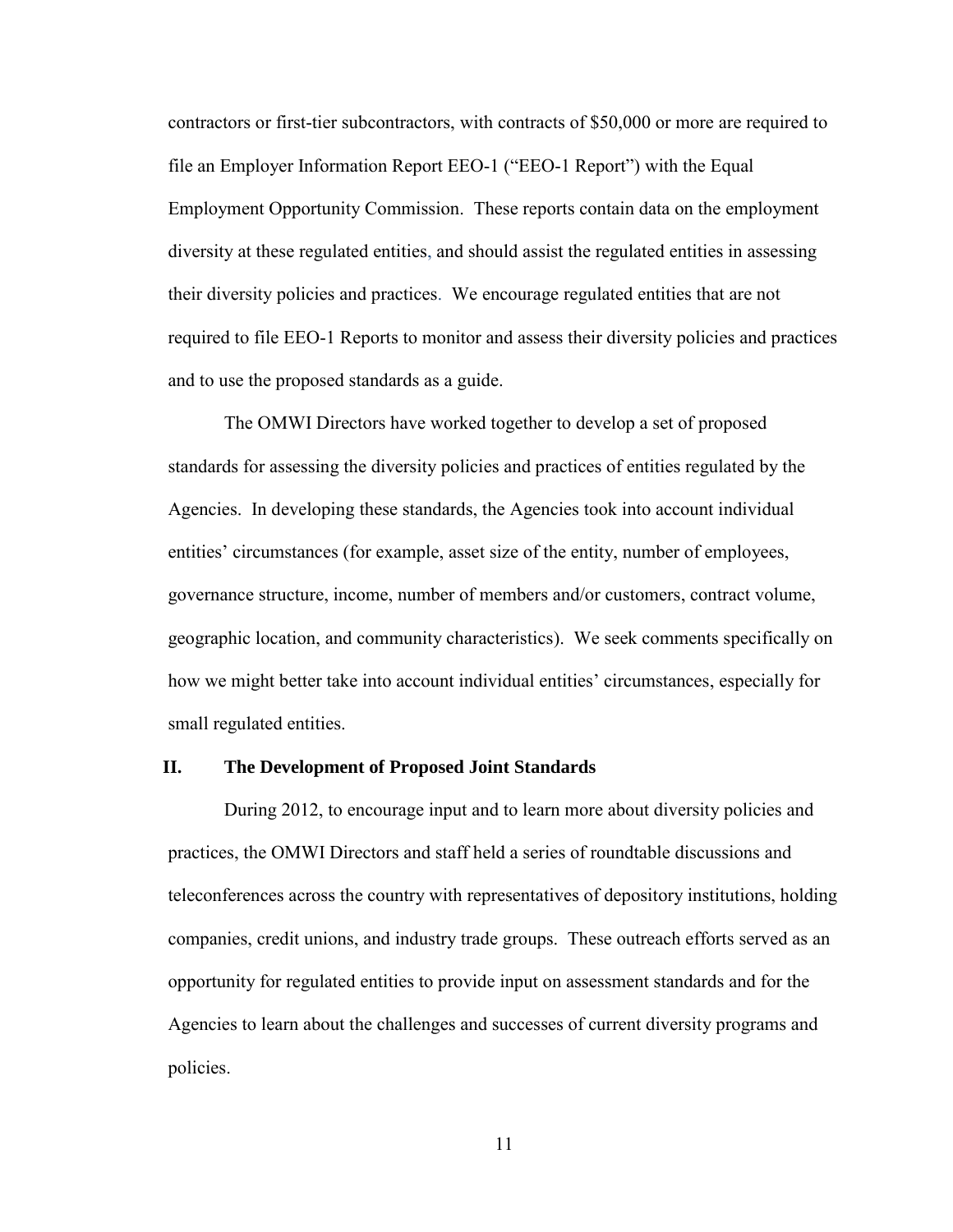The OMWI Directors also held roundtable discussions with members of groups representing financial services professionals, communities, and consumer advocates. These meetings provided the Agencies with a greater understanding of the issues facing minorities and women with respect to employment and business contracting opportunities within the financial services industry.

Based on feedback received from the outreach sessions, the Agencies together have drafted proposed standards for assessing the diversity policies and practices of the entities regulated by the Agencies. These proposed standards address a regulated entity's employment practices and its business practices with regard to the procurement of goods and services.

The Agencies recognize that these standards may need to change and improve over time. Accordingly, the Agencies are open to ideas and input from the public to strengthen and develop this policy statement. Legal responsibility for insured depository institutions, credit unions, and depository institution holding companies shall be with the primary prudential regulator with respect to section 342 of the Dodd-Frank Act and these standards.

The proposed Statement follows.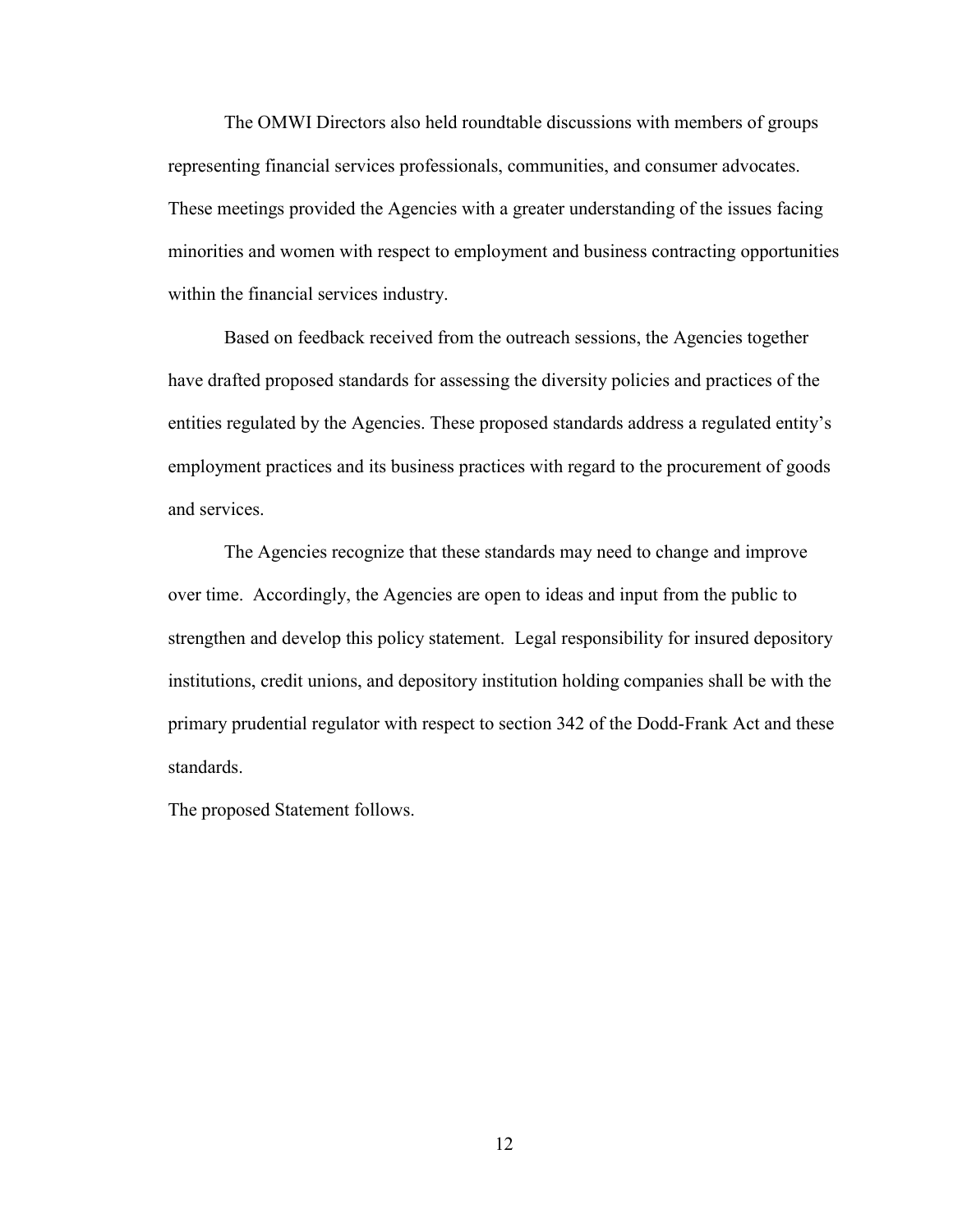## **Interagency Policy Statement Establishing Joint Standards for Assessing the Diversity Policies and Practices of Entities Regulated by the Agencies and Request for Comment**

### **I. Introduction**

Section 342 of the Dodd Frank Wall Street Reform and Consumer Protection Act of 2010 requires the Directors of the Offices of Minority and Women Inclusion (OMWI) to develop standards by which the diversity policies and practices of the entities regulated by the Office of the Comptroller of the Currency, Board of Governors of the Federal Reserve System, Federal Deposit Insurance Corporation, National Credit Union Administration, Bureau of Consumer Financial Protection, and Securities and Exchange Commission ("the Agencies") may be assessed. To promote consistency in this area, the OMWI Directors worked together to develop joint proposed standards.

### **II. The Joint Standards**

An assessment of diversity policies and practices of the entities regulated by the Agencies may include the factors listed below. These standards may be tailored to take into consideration an individual entity's size and other characteristics (for example, total assets, number of employees, governance structure, revenues, number of members and/or customers, contract volume, geographic location, and community characteristics).

### **1) Organizational Commitment To Diversity And Inclusion**

The leadership of a successful organization demonstrates its commitment to diversity and inclusion. Leadership comes from the governing body such as a board of directors, senior officials, and those managing the organization on a day-to-day basis. These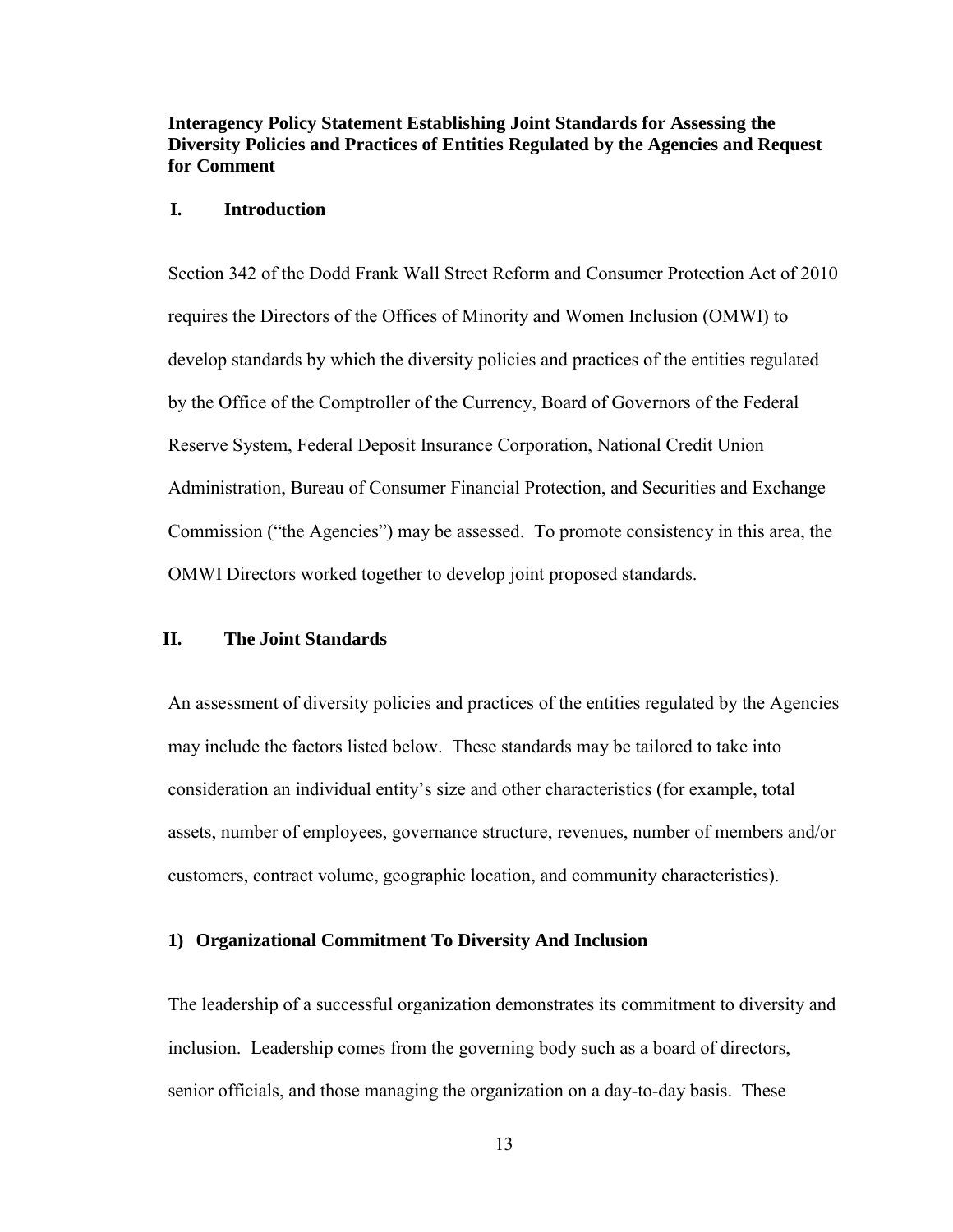standards inform how an entity promotes diversity and inclusion both in employment and contracting, and how an entity fosters a corporate culture that embraces diversity and inclusion.

#### **Standards:**

In a manner reflective of the individual entity's size and other characteristics,

- The regulated entity includes diversity and inclusion considerations in both employment and contracting as an important part of its strategic plan including hiring, recruiting, retention and promotion.
- The entity has a diversity and inclusion policy that is approved and supported by senior leadership, including senior management and the board of directors.
- The entity provides regular progress reports to the board and/or senior management.
- The entity conducts equal employment opportunity and diversity and inclusion education and training on a regular and periodic basis.
- The entity has a senior level official who oversees and directs the entity's diversity efforts. For some institutions, these responsibilities are assigned to an executive-level Chief Diversity Officer (or equivalent position) with dedicated resources to support diversity strategies and initiatives. For other entities, such as smaller entities, these responsibilities are assigned to a senior officer with sufficient authority.
- The entity takes proactive steps to promote a diverse pool of candidates, including women and minorities, in its hiring, recruiting, retention, and promotion, as well as in its selection of board members, senior management, and other senior leadership positions.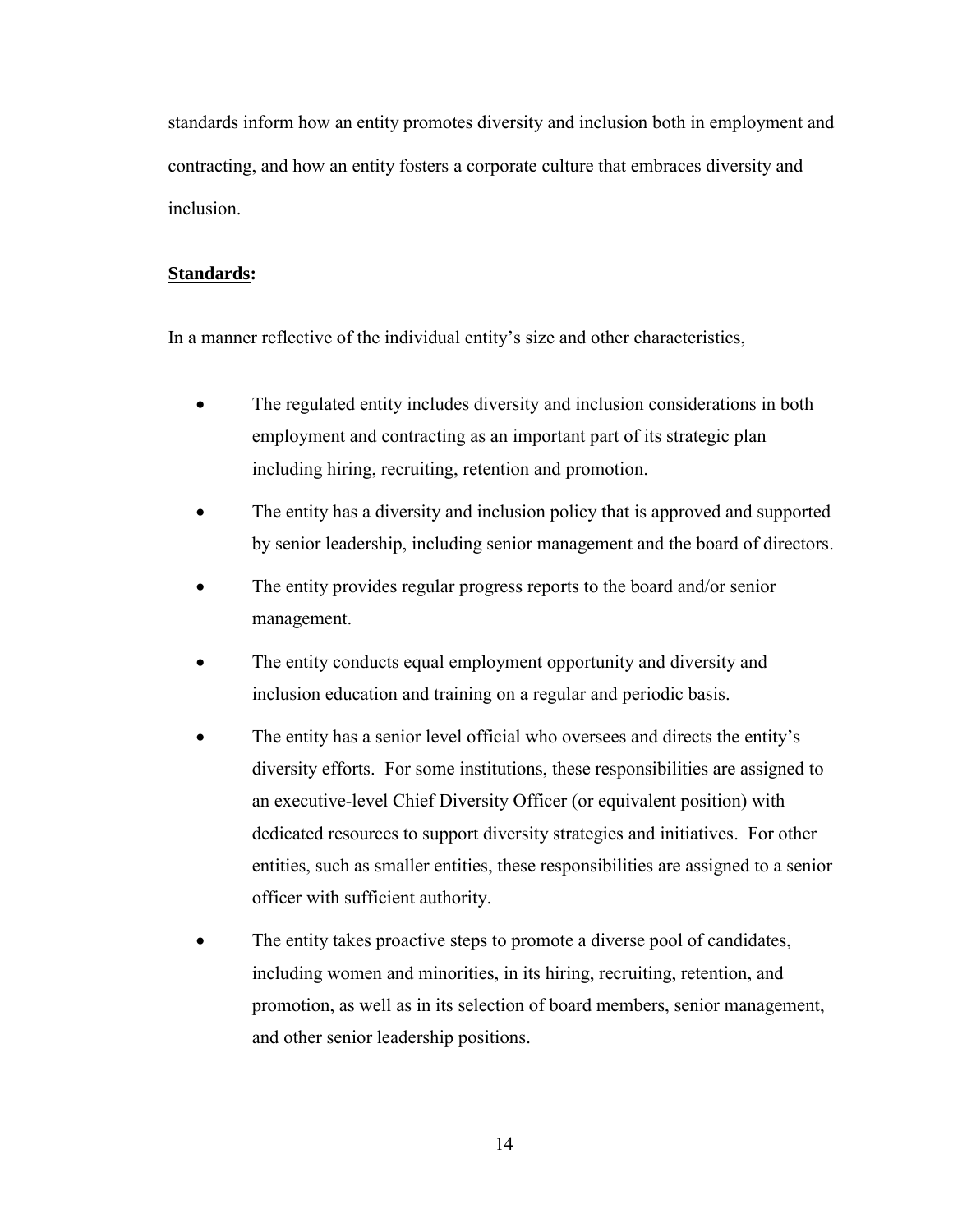#### **2) Workforce Profile And Employment Practices**

Many entities promote the fair inclusion of minorities and women in their workforce by publicizing employment opportunities, creating relationships with minority and women professional organizations and educational institutions, creating a culture that values the contribution of all employees, and encouraging focus on these objectives when evaluating performance of managers. Entities with diversity and inclusion programs regularly evaluate their programs and identify areas that can be improved.

Entities use various analytical tools to evaluate a wide range of business objectives, including metrics to track and measure the inclusiveness of their workforce (e.g., race, ethnicity, and gender). Regulated entities that are subject to the Equal Employment Opportunity Commission (EEOC) and the Office of Federal Contract Compliance Programs (OFCCP) reporting requirements<sup>2</sup> currently provide data and supporting documentation that serve as analytical tools to evaluate diversity and inclusion programs. For entities not subject to the EEOC and OFCCP reporting requirements, these tools may serve as valuable models for data analysis to evaluate and assess diversity efforts.

### **Standards:**

 $\overline{a}$ 

In a manner reflective of the individual entity's size and other characteristics,

 Entities that file an annual EEO-1 Report as required by Title VII of the Civil Rights Act of 1964, or otherwise track their workforce data, use the data to evaluate and assess workforce diversity and inclusion efforts.

<sup>&</sup>lt;sup>2</sup> The Employer Information Report EEO-1 (EEO-1 Report) is required to be filed annually with the EEOC by (a) private employers with 100 or more employees or (b) federal contractors who have 50 or more employees, and are prime contractors or first-tier subcontractors, with contracts of \$50,000 or more.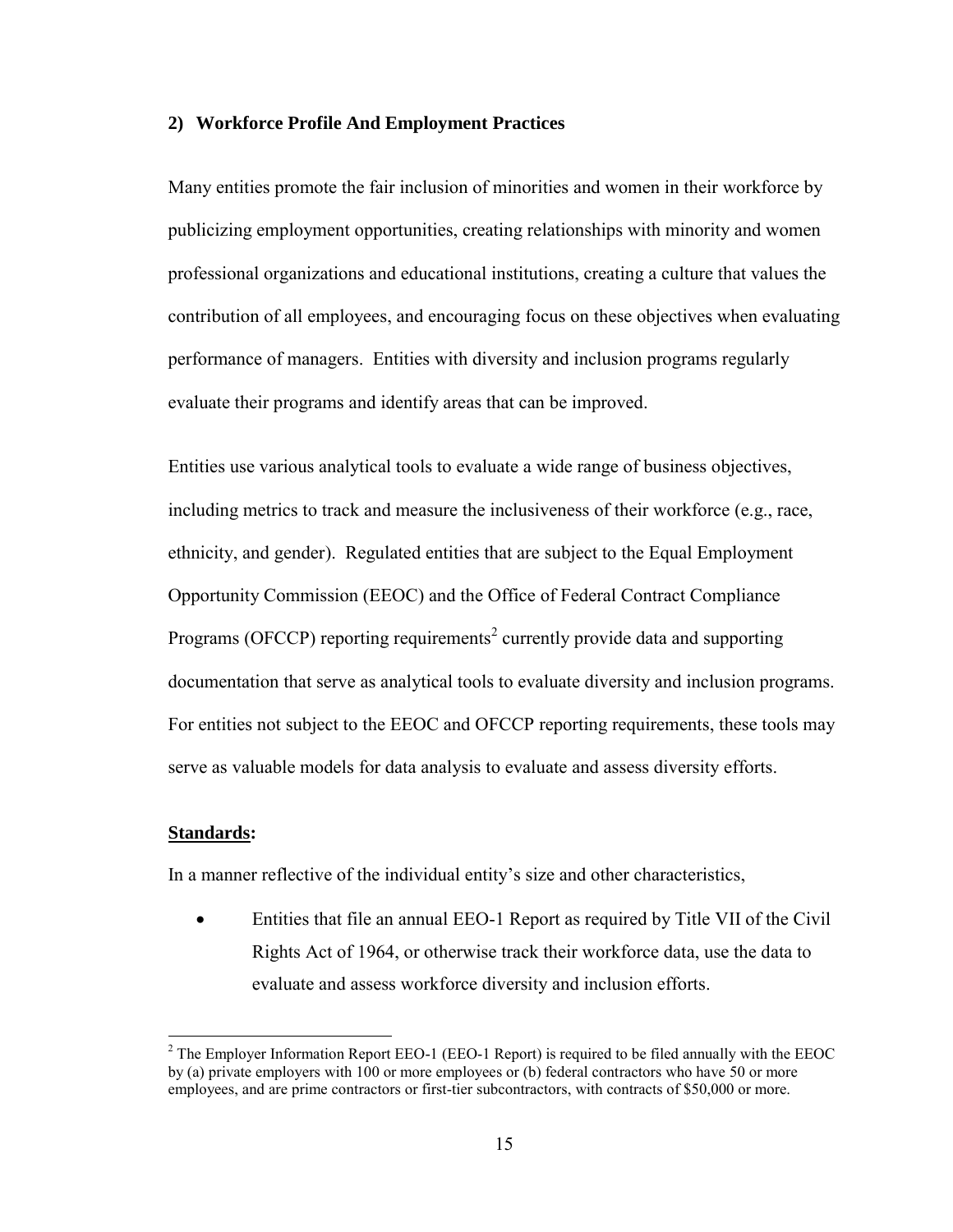- Entities that prepare annual Affirmative Action Plans as required by Executive Order 11246 under the jurisdiction of the OFCCP use those plans to evaluate and assess workforce diversity and inclusion efforts.
- The entity utilizes metrics to evaluate and assess workforce diversity and inclusion efforts, such as recruitment, applicant tracking, hiring, promotions, separations (voluntary and involuntary), career development support, coaching, executive seminars and retention across all levels and occupations of the organization including executive and managerial ranks.
- The entity holds management accountable for diversity and inclusion efforts.
- The entity has policies and practices that create diverse applicant pools for both internal and external opportunities that may include:
	- o Outreach to minority and women organizations;
	- o Outreach to educational institutions serving significant minority and women student populations; and
	- o Participation in conferences, workshops, and other events to attract minorities and women and inform them of employment and promotion opportunities.

#### **3) Procurement And Business Practices – Supplier Diversity**

We recognize that there is limited public information available on supplier diversity at regulated entities and it may be more challenging to compare supplier diversity policies and practices among regulated entities. Some smaller institutions may also face greater challenges in gathering such information.

Companies increasingly understand the competitive advantage of using a broader choice of available businesses with benefits such as price, quality, attention to detail, and future relationship building. A number of entities have achieved success at broadening the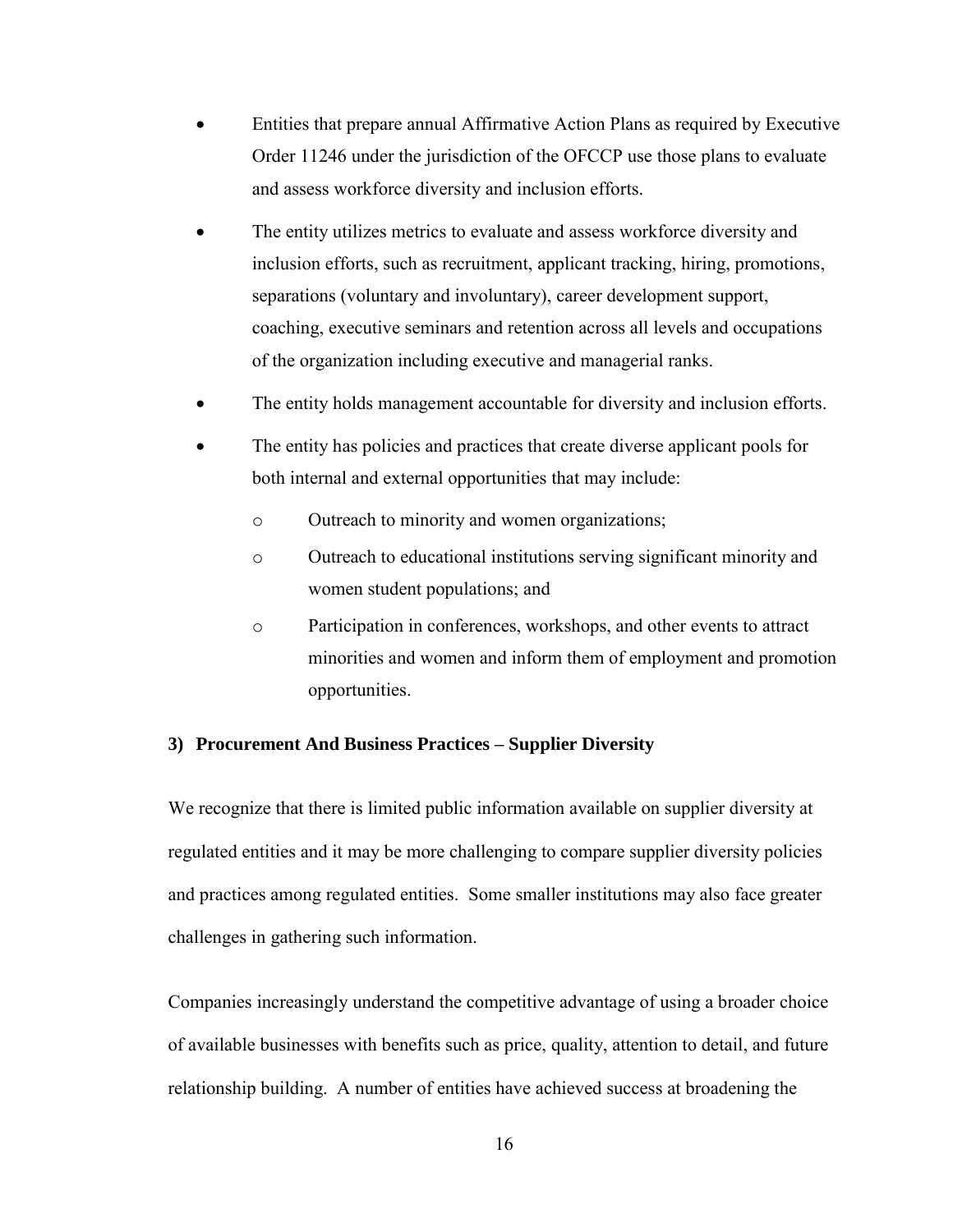range of available business options by increasing outreach to minority-owned and women-owned businesses.

As in the employment context, entities often use metrics to know the baseline of how much they spend on procuring goods and services and contracting for other business services, how much they spend with minority-owned and women-owned businesses, the availability of relevant minority-owned and women-owned businesses, and the growth in usage over time. Similarly, entities can use outreach methods to inform minority-owned and women-owned businesses (and affinity groups representing these constituencies) of the availability of these opportunities and the mechanism used by the entity for procurement.

In addition, entities' prime contractors often use subcontractors to fulfill the obligations of various contracts. The use of minority-owned and women-owned businesses as subcontractors provides valuable opportunities for both the minority-owned and womenowned businesses as well as for the prime contractor. The prime contractor can use this opportunity to work with minority-owned and women-owned businesses, and can expand the prime contractor's own capability under the contract. Entities can encourage the use of minority-owned and women-owned subcontractors by incorporating this objective in their business contracts.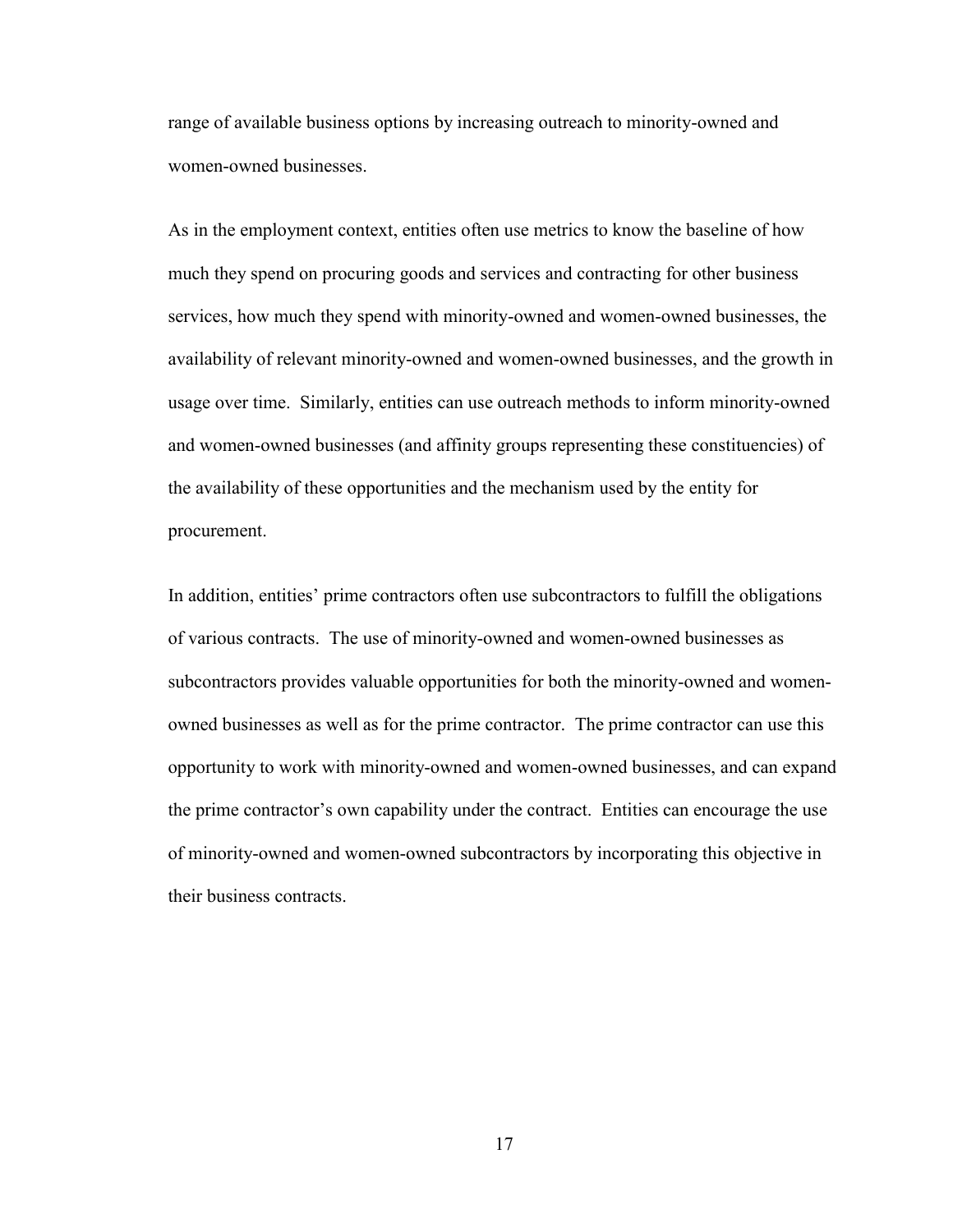## **Standards:**

In a manner reflective of the individual entity's size and other characteristics,

- The entity has a supplier diversity policy that provides for a fair opportunity for minority-owned and women-owned businesses to compete in procurements of business goods and services. This includes contracts of all types, including contracts for the issuance or guarantee of any debt, equity, or security, the sale of assets, the management of assets of the entity, and the making of equity investments by the entity.
- The entity has methods to evaluate and assess its supplier diversity, which may include metrics and analytics related to:
	- o Annual contract spending by the entity;
	- o Percentage spent with minority-owned and women-owned business contractors by race, ethnicity, and gender;
	- o Percentage of contracts with minority-owned and women-owned business sub-contracts; and
	- o Demographics of the workforce for contractors and subcontractors.
- The entity has practices to promote a diverse supplier pool which may include:
	- o Outreach to minority-owned and women-owned contractors and representative organizations;
	- o Participation in conferences, workshops and other events to attract minority-owned and women-owned firms and inform them of contracting opportunities; and
	- o An ongoing process to publicize its procurement opportunities.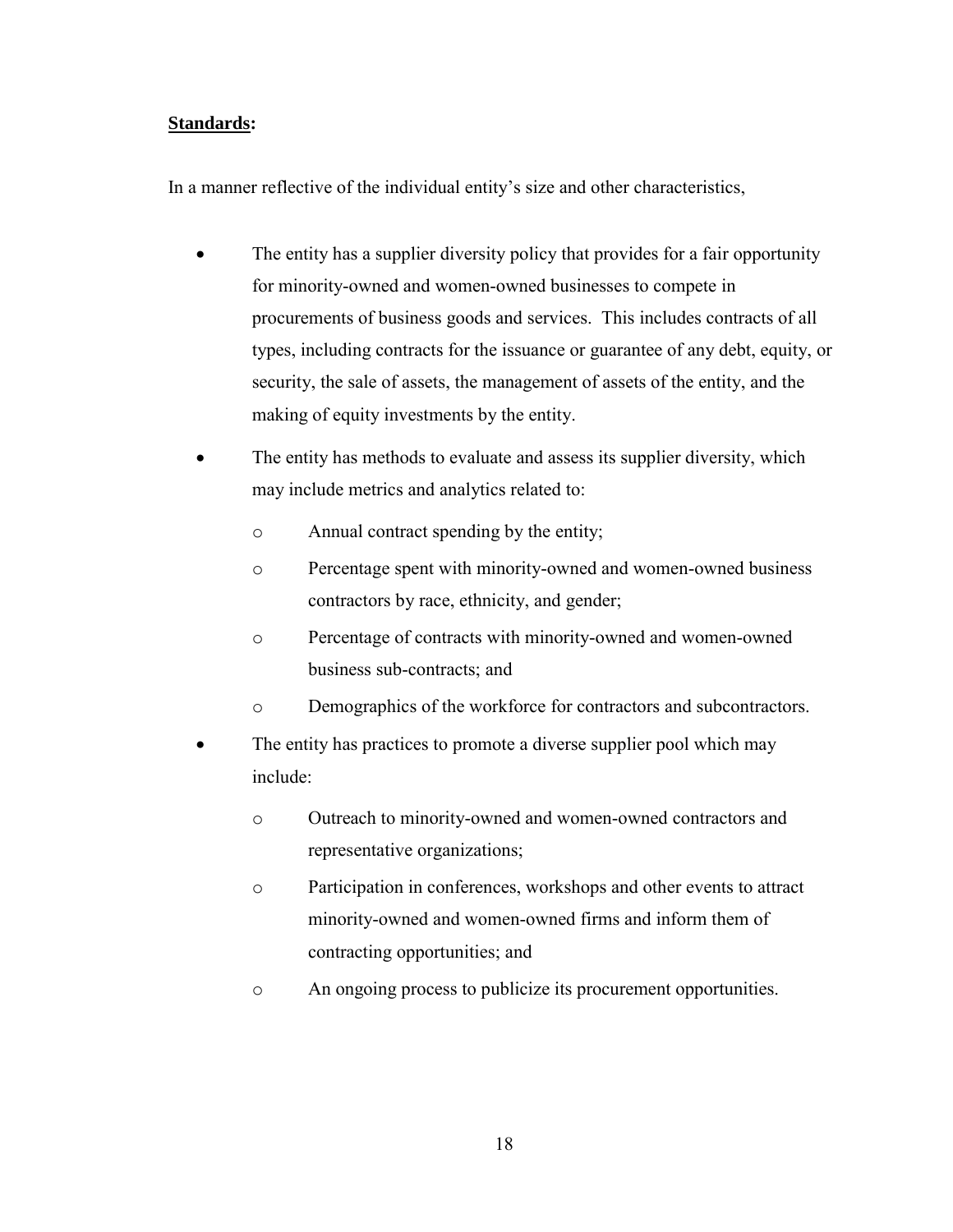**4) Practices To Promote Transparency Of Organizational Diversity And Inclusion**  To promote the objectives of section 342, an entity's diversity and inclusion program should be transparent. Transparency and publicity can be an important aspect of assessing diversity policies and practices. Greater awareness and transparency can give members of the public information that allows them to assess those policies and practices. Entities can publicize information on their diversity and inclusion efforts through normal business methods, which can include, among other things, displaying information on their Web sites, in their promotional materials and in their annual reports to shareholders, if applicable. Making public an entity's commitment to diversity and inclusion, its plans for achieving diversity and inclusion, and its metrics used to measure success in both workplace and supplier diversity, informs a broad constituency – its investors, employees, potential employees and suppliers, customers, and the general community. Publication of this information can open new markets to new communities and can illustrate the progress that has been made toward an important business goal.

#### **Standards:**

In a manner reflective of the individual entity's size and other characteristics, the regulated entity provides transparency in its activities regarding diversity and inclusion by making the following information available to the public annually through its public Web site or other appropriate communication methods:

- its diversity and inclusion strategic plan;
- its commitment to diversity and inclusion; and
- its progress toward achieving diversity and inclusion in its workforce and procurement activities, which may include its: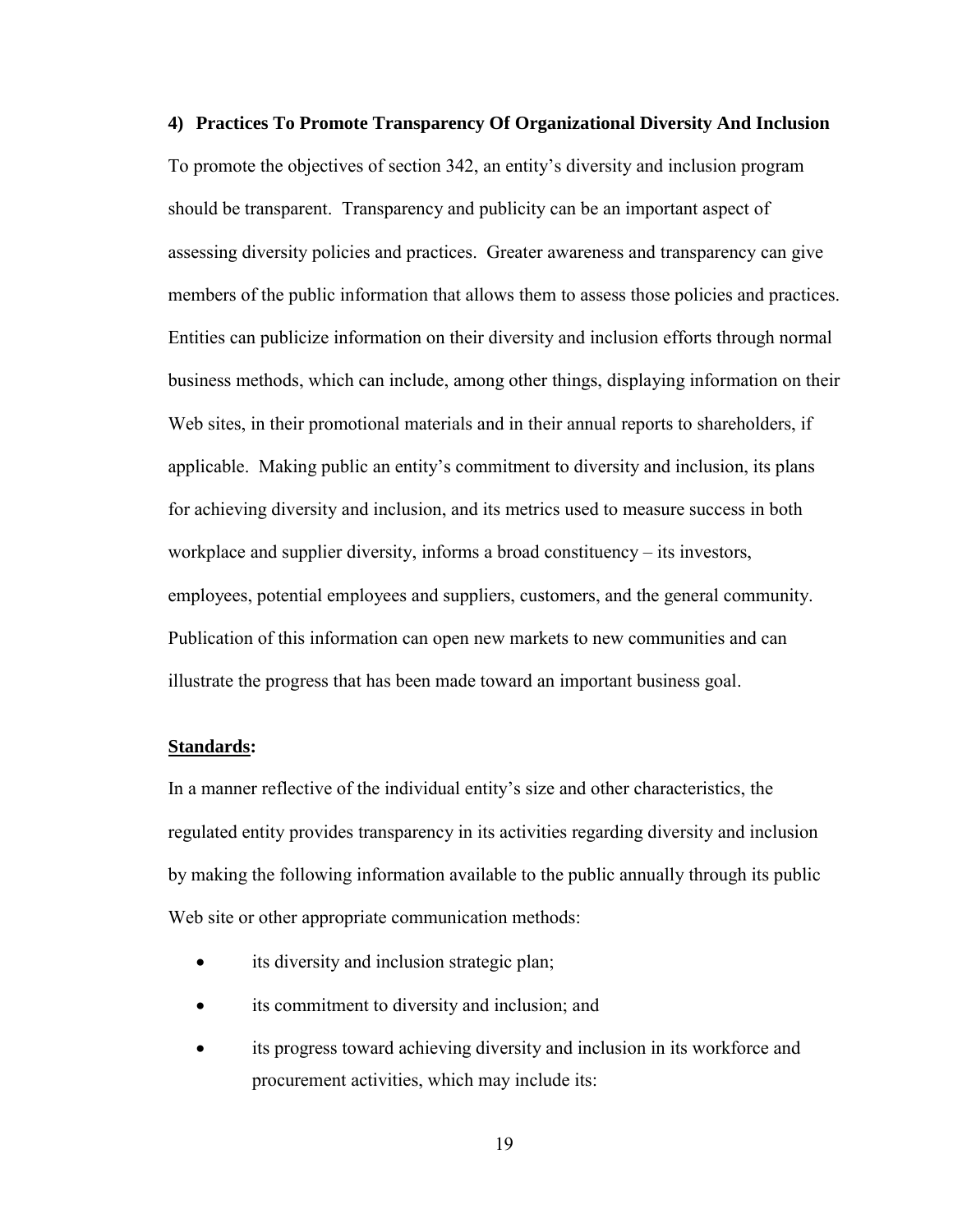- o current workforce and supplier demographic profiles;
- o current employment and procurement opportunities;
- o forecasts of potential employment and procurement opportunities; and
- o the availability and use of mentorship and developmental programs for employees and contractors.

### **III. Proposed Approach to Assessment**

In developing the standards proposed in this Statement, the Agencies believe that the term "assessment" contemplates both self-assessment and an opportunity for the Agencies and the public to understand the diversity policies and practices of regulated entities. The assessment envisioned by the Agencies is not one of a traditional examination or other supervisory assessment. Thus, the Agencies will not use the examination or supervision process in connection with these proposed standards.

A model assessment would include:

- A self-assessment utilizing the proposed standards to conduct a quantitative and qualitative evaluation of the diversity and inclusion policies and practices, as stated in Section II (The Joint Standards).
- Voluntary disclosure to the appropriate Agency of the self-assessment and other information the entity deems relevant. The Agencies will monitor the information submitted over time for use as a resource in carrying out their diversity and inclusion responsibilities.
- The entity displays information on its public Web site and in its annual reports, and in other materials, regarding its efforts to comply with these proposed standards as an opportunity for more public awareness and understanding of its diversity policies and practices. The Agencies may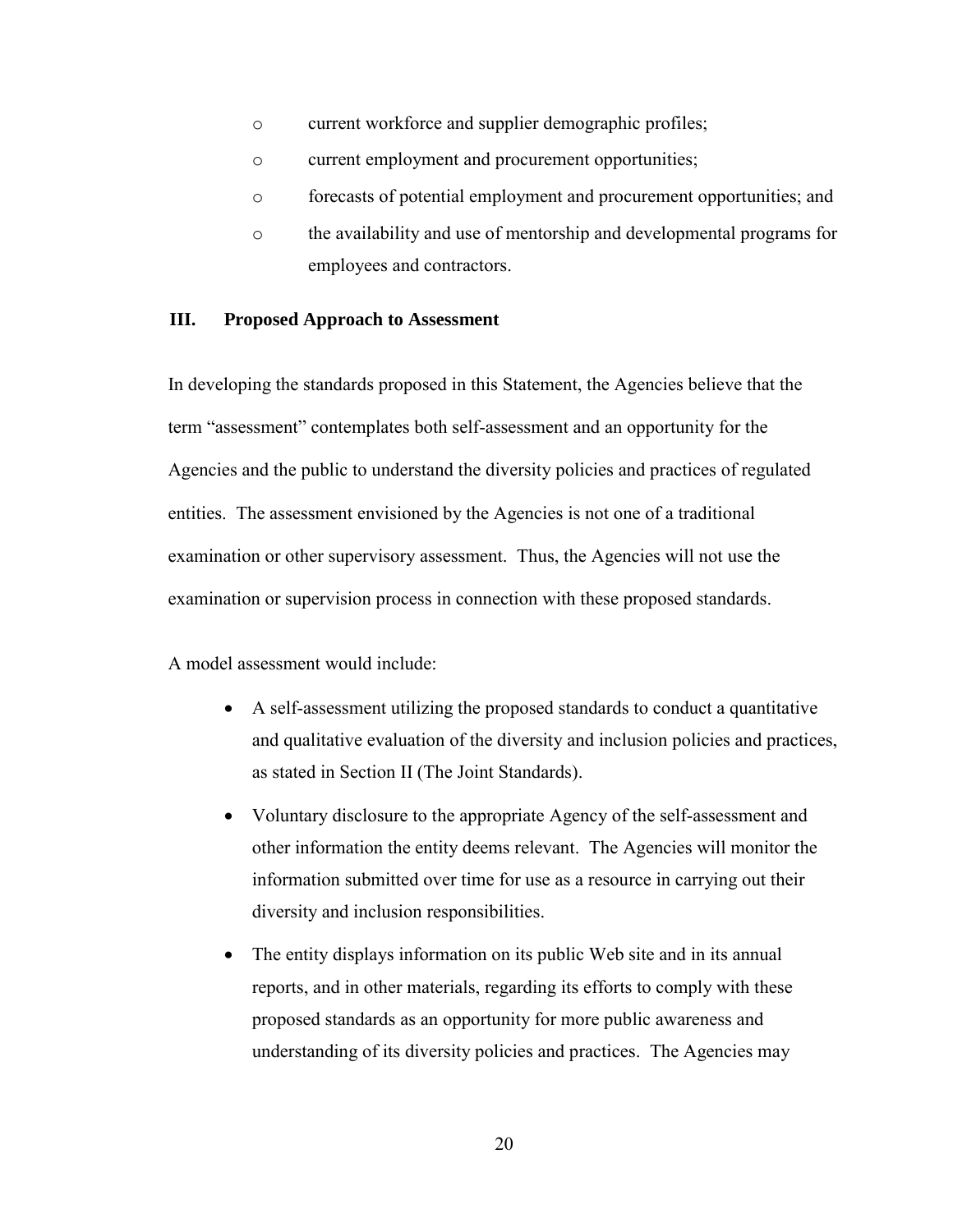periodically review information on regulated entities' public Web sites to monitor diversity and inclusion practices.

Entities that are required to file an EEO-1 Report are encouraged to use the proposed standards to develop and monitor diversity policies and practices. Entities that do not file EEO-1 Reports may also consider using the standards in a manner reflective of the individual entity's size and other characteristics.

The OMWI Directors will also continue to reach out to regulated entities and other interested parties to discuss diversity and inclusion practices and methods of assessment.

#### **IV. Request for Comment**

The Agencies request comments on all aspects of this draft policy statement, including but not limited to those set forth below. The Agencies will revise the Statement as appropriate after a review of public comments.

- 1) Are the proposed joint standards effective and appropriate to promote diversity and inclusion? Why or why not? If not, what standards would be appropriate and why? How would such standards support or hinder the objectives of section 342?
- 2) Are the proposed joint standards sufficiently flexible but still effective to allow meaningful assessments of entities with a wide range of particular characteristics or circumstances (for example, asset size; number of employees; contract volume; income stream; and number of members and/or customers)? Are there other ways to approach the standards for smaller entities, such as those with small contracting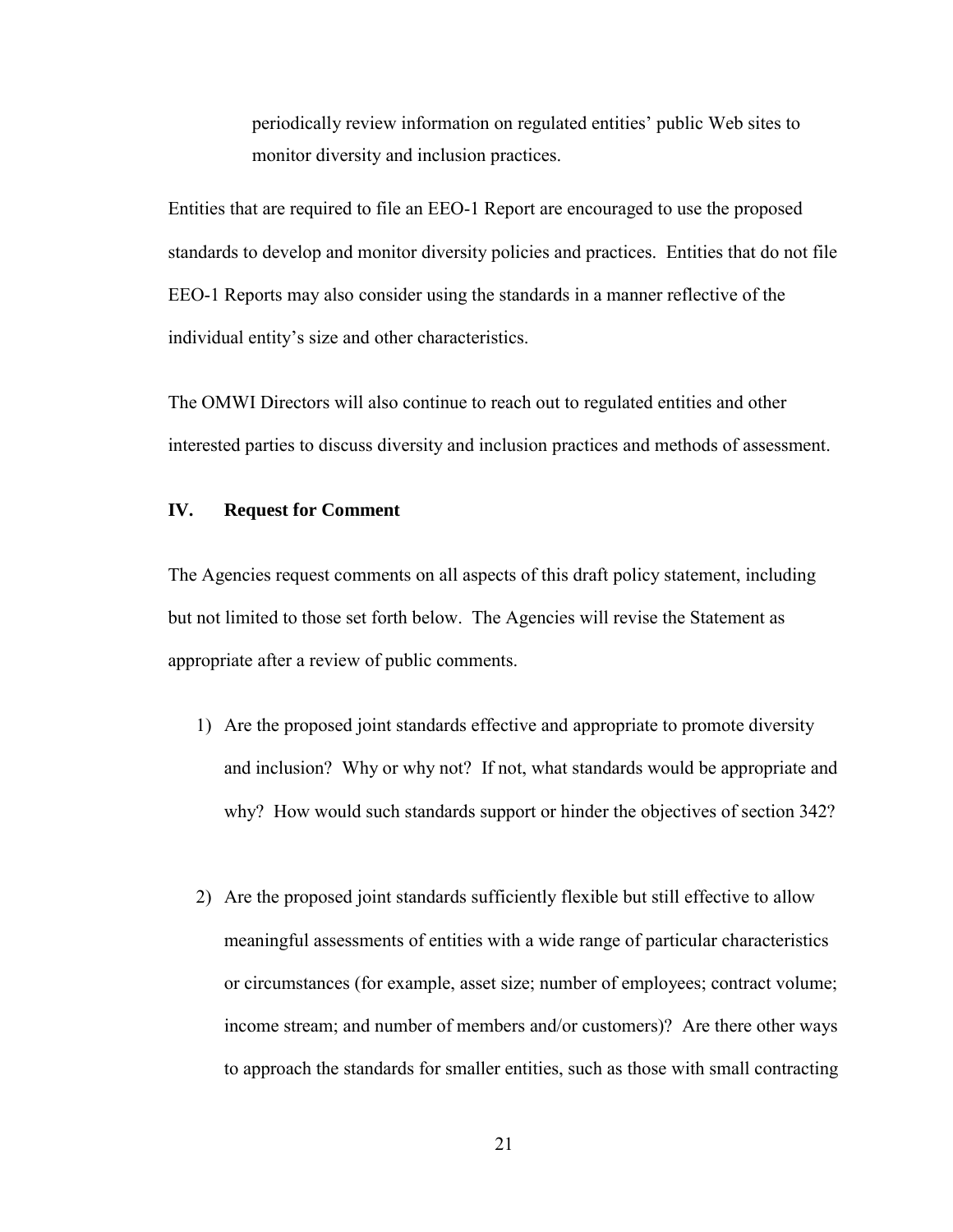dollar volumes or those not required to file EEO-1 reports? What other approaches or characteristics would be appropriate for any such alternative, modified or scaled approach? How would such modification or scaling support or hinder the objectives of section 342?

- 3) What other factors, if any, would be useful in assessing the diversity policies and practices of the regulated entities, and why should such factors be considered? How would such factors support or hinder the objectives of section 342?
- 4) Is the proposed model approach to assessment effective and appropriate to promote diversity and inclusion? Why or why not? If not, what approach would be appropriate and why? How would such approach support or hinder the objectives of Section 342?
- 5) Would there be potential advantages or disadvantages of the proposed model approach to assessment? If so, what would they be?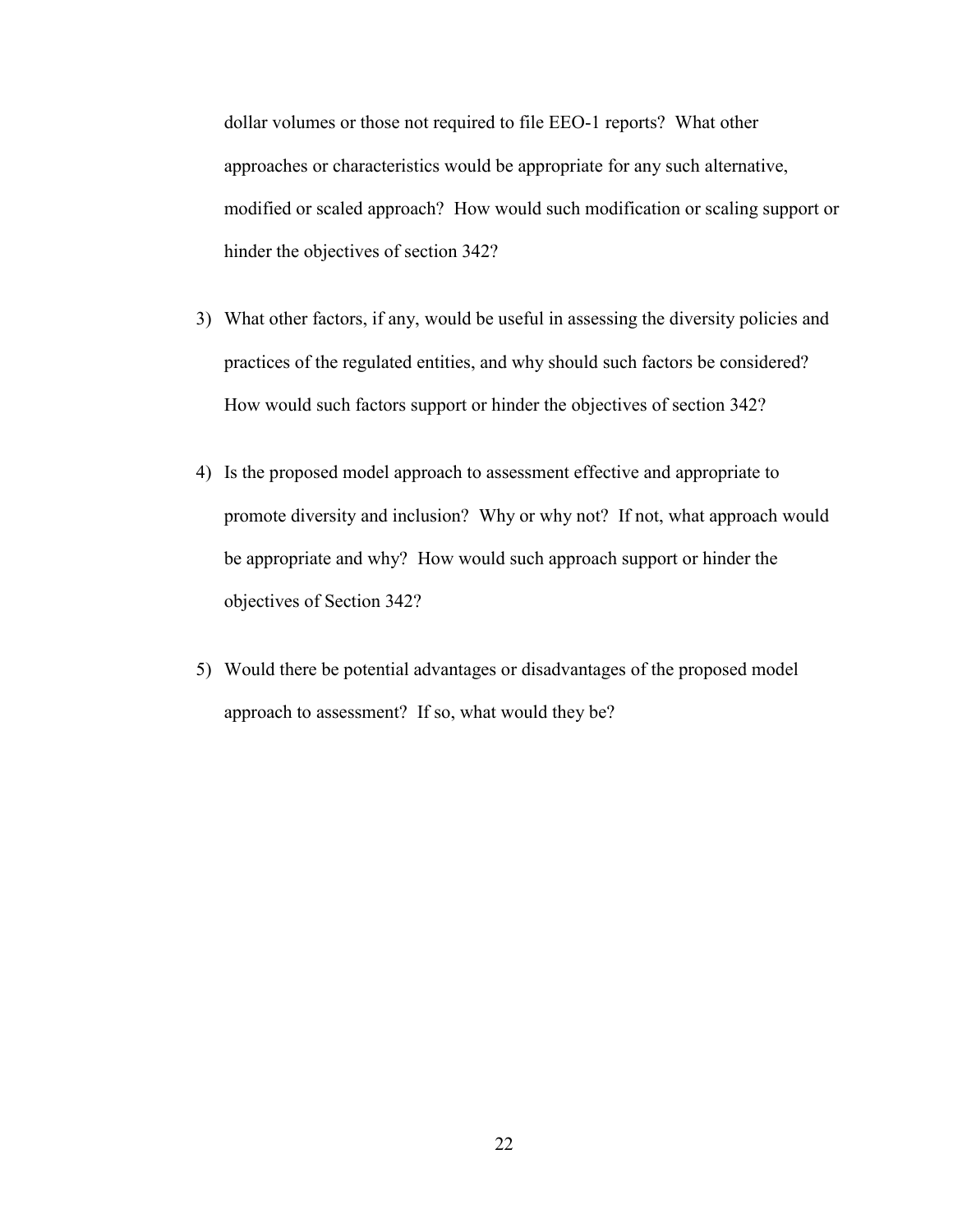## **V. Paperwork Reduction Act**

In accordance with the Paperwork Reduction Act (PRA) of 1995 (44 U.S.C. 3501 *et. seq*)*.*, the Agencies have reviewed the proposed policy statement and determined that it contains no collections of information requiring approval by the Office of Management and Budget (OMB). As the Agencies consider the public comments received and finalize the policy statement, they will reevaluate this PRA determination.

Dated: October 2, 2013

s/

Thomas J. Curry Comptroller of the Currency

By order of the Board of Governors of the Federal Reserve System, October 10, 2013.

s/

Robert deV. Frierson, Secretary of the Board.

Dated at Washington, D.C., this 4<sup>th</sup> of October 2013. Federal Deposit Insurance Corporation.

 $\overline{\phantom{a}}$  , and the set of the set of the set of the set of the set of the set of the set of the set of the set of the set of the set of the set of the set of the set of the set of the set of the set of the set of the s

s/

Robert E. Feldman, Executive Secretary.